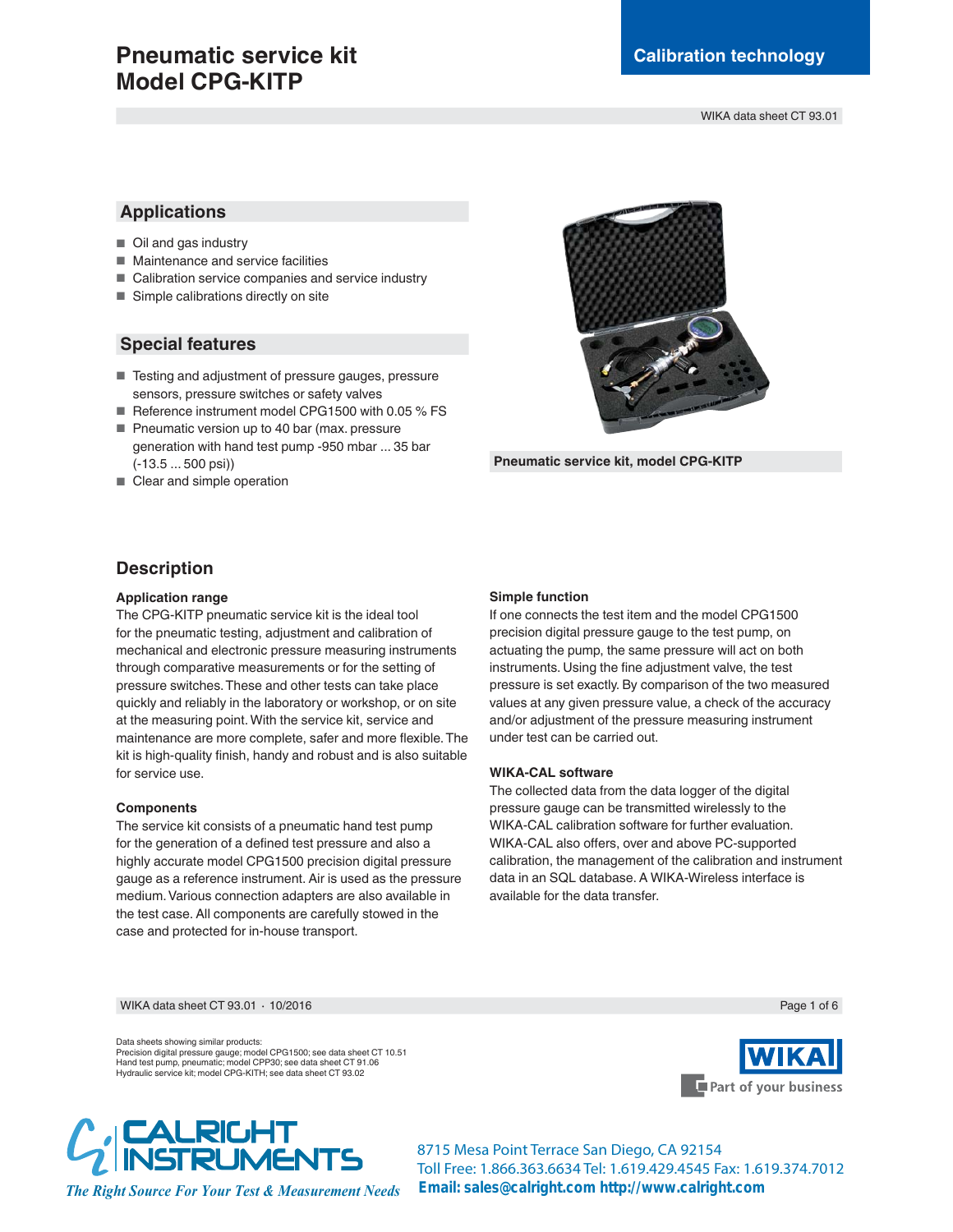# **Specifications**

| <b>Specifications</b>        | <b>Metric version</b><br><b>CPG-KITP-EUxx-ZZ</b>                                                                 | <b>Imperial version</b><br><b>CPG-KITP-USxx-ZZ</b>                                                            |
|------------------------------|------------------------------------------------------------------------------------------------------------------|---------------------------------------------------------------------------------------------------------------|
| <b>CPG1500</b>               |                                                                                                                  |                                                                                                               |
| Pressure range               | See ordering information                                                                                         |                                                                                                               |
| Pressure connection          | $G\%$ male thread                                                                                                | 1/4 NPT male thread                                                                                           |
| Wetted parts                 | Stainless steel                                                                                                  |                                                                                                               |
| CPP <sub>30</sub>            |                                                                                                                  |                                                                                                               |
| Pressure range               | $-0.9535.0$ bar                                                                                                  | $-13.5+500$ psi                                                                                               |
| Pressure transmission medium | Air                                                                                                              |                                                                                                               |
| Pressure connection          | G 1/2 female thread for reference instrument,<br>freely rotating, hose with G 1/4 female thread<br>for test item | 1/4 NPT female thread via adapter for<br>reference instrument, hose with 1/4 NPT via<br>adapter for test item |
| Fine adjustment              | Fine adjustment valve                                                                                            |                                                                                                               |
| <b>Material</b>              | Chrome-plated brass, anodised aluminium, high-strength plastic                                                   |                                                                                                               |
| Dimensions (L x W x H)       | 220 x 105 x 63 mm (8.66 x 4.13 x 2.48 in)                                                                        |                                                                                                               |
| Weight                       | 0.51 kg (1.12 lbs)                                                                                               |                                                                                                               |
| Standard accessories         | Test item connection hose; length 0.5 m (1.64 ft)                                                                |                                                                                                               |

## **Certificates**

| <b>Certificate</b>                 |                                                                                                 |
|------------------------------------|-------------------------------------------------------------------------------------------------|
| <b>Calibration</b>                 | Standard: 3.1 calibration certificate per EN 10204<br>Option: DKD/DAkkS calibration certificate |
| Recommended recalibration interval | I year (dependent on conditions of use)                                                         |

#### Approvals and certificates, see website

| <b>Ordering information</b> | <b>Metric version</b>  |                    |
|-----------------------------|------------------------|--------------------|
|                             | <b>Measuring range</b> | <b>Accuracy</b>    |
| CPG-KITP-EU03-5-ZZ          | $010$ bar              | $0.05 \%$ FS 1)    |
| CPG-KITP-EU07-5-ZZ          | $016$ bar              | $0.05 \%$ FS 1)    |
| CPG-KITP-EU08-5-ZZ          | $025$ bar              | $0.05 \%$ FS 1)    |
| CPG-KITP-EU06-5-ZZ          | $040$ bar              | $0.05 \%$ FS 1)    |
| CPG-KITP-EU04-5-ZZ          | $-17$ bar              | $0.05 \%$ FS 1) 2) |
| CPG-KITP-EU05-5-ZZ          | $-1$ 40 bar            | $0.05 \%$ FS 1) 2) |
| CPG-KITP-EU14-5-ZZ          | $07$ bar abs.          | $0.05 \%$ FS 1) 2) |
| CPG-KITP-EU13-5-ZZ          | $010$ bar abs.         | $0.05 \%$ FS 1) 2) |
| CPG-KITP-EU15-5-ZZ          | $0 \dots 20$ bar abs.  | $0.05\%$ FS 1) 2)  |
| CPG-KITP-EU16-5-ZZ          | $040$ bar abs.         | $0.05 \%$ FS 1) 2) |
| CPG-KITP-EU03-1-ZZ          | $010$ bar              | $0.1 \%$ FS 1)     |
| CPG-KITP-EU07-1-ZZ          | $016$ bar              | $0.1 \%$ FS 1)     |
| CPG-KITP-EU08-1-ZZ          | $025$ bar              | $0.1 \%$ FS 1)     |
| CPG-KITP-EU06-1-ZZ          | $040$ bar              | $0.1 \%$ FS 1)     |
| CPG-KITP-EU04-1-ZZ          | $-17$ bar              | $0.1 \%$ FS 1)     |
| CPG-KITP-EU05-1-ZZ          | $-1$ 40 bar            | $0.1 \%$ FS 1)     |
| CPG-KITP-EU14-1-ZZ          | $07$ bar abs.          | $0.1 \%$ FS 1)     |
| CPG-KITP-EU13-1-ZZ          | $010$ bar abs.         | $0.1 \%$ FS 1)     |
| CPG-KITP-EU15-1-ZZ          | $0 \dots 20$ bar abs.  | $0.1 \%$ FS 1)     |
| CPG-KITP-EU16-1-ZZ          | $040$ bar abs.         | $0.1 \%$ FS 1)     |

1) FS = Full Span 2) Vacuum 0.1 % full span

Page 2 of 6



data sheet CT 93.01  $\cdot$  10/2016

**8715 Mesa Point Terrace San Diego, CA 92154 Toll Free: 1.866.363.6634 Tel: 1.619.429.4545 Fax: 1.619.374.7012 Email: sales@calright.com http://www.calright.com**

*The Right Source For Your Test & Measurement Needs*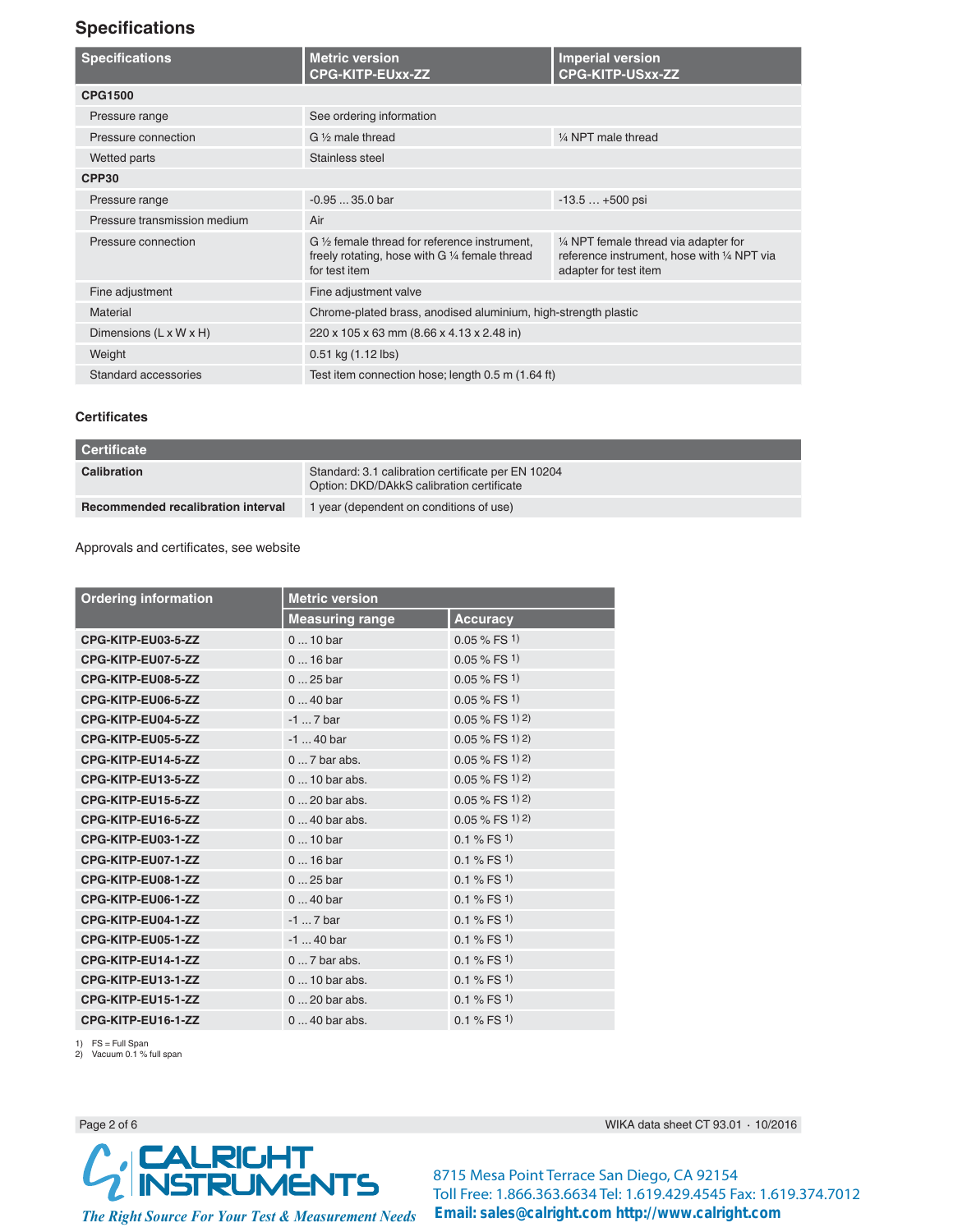| <b>Ordering information</b> | <b>Imperial version</b> |                    |  |
|-----------------------------|-------------------------|--------------------|--|
|                             | <b>Measuring range</b>  | <b>Accuracy</b>    |  |
| CPG-KITP-US06-5-ZZ          | 0  500 psi              | $0.05 \%$ FS 1)    |  |
| CPG-KITP-US04-5-ZZ          | $-14.5100$ psi          | $0.05 \%$ FS 1) 2) |  |
| CPG-KITP-US05-5-ZZ          | $-14.5300$ psi          | $0.05 \%$ FS 1) 2) |  |
| CPG-KITP-US14-5-ZZ          | 0  100 psi abs.         | $0.05 \%$ FS 1) 2) |  |
| CPG-KITP-US15-5-ZZ          | 0  300 psi abs.         | $0.05 \%$ FS 1) 2) |  |
| CPG-KITP-US16-5-ZZ          | 0  500 psi abs.         | $0.05 \%$ FS 1) 2) |  |
| CPG-KITP-US06-1-ZZ          | 0  500 psi              | 0.1 % FS 1)        |  |
| CPG-KITP-US04-1-ZZ          | $-14.5100$ psi          | $0.1 \%$ FS 1)     |  |
| CPG-KITP-US05-1-ZZ          | $-14.5300$ psi          | $0.1 \% FS1$       |  |
| CPG-KITP-US14-1-ZZ          | 0  100 psi abs.         | $0.1 \%$ FS 1)     |  |
| CPG-KITP-US15-1-ZZ          | 0  300 psi abs.         | $0.1 \%$ FS 1)     |  |
| CPG-KITP-US16-1-ZZ          | 0  500 psi abs.         | $0.1 \%$ FS 1)     |  |

1) FS = Full Span 2) Vacuum 0.1 % full span

| <b>Ordering information</b> | <b>Accessories</b>                                                                                         |
|-----------------------------|------------------------------------------------------------------------------------------------------------|
| CPG-A-15-ZZ2-Z              | WIKA-Wireless USB stick for wireless data transfer                                                         |
| <b>WIKA-CAL</b>             | <b>WIKA-CAL</b>                                                                                            |
| <b>CPG-A-15-ZZB-Z</b>       | <b>BSP</b> adapter set                                                                                     |
| CPG-A-15-ZZF-Z              | NPT adapter set                                                                                            |
| <b>CPG-A-15-ZZD-Z</b>       | Sealing set, consisting of $4 \times G$ $\frac{1}{2}$ USIT seals and $2 \times G$ $\frac{1}{4}$ USIT seals |
| CPG-A-15-ZZC-Z              | 3 x AA alkaline batteries                                                                                  |

| Adapter set for test item connection |                                                                                                        |                                                                                                         |  |
|--------------------------------------|--------------------------------------------------------------------------------------------------------|---------------------------------------------------------------------------------------------------------|--|
| Pressure range                       | <b>BSP</b>                                                                                             | <b>NPT</b>                                                                                              |  |
| Adapter                              | $G\frac{1}{4}$ male to:<br>G 1/ <sub>8</sub> female<br>$G \frac{3}{8}$ female<br>$G\frac{1}{2}$ female | $G\frac{1}{4}$ male to:<br>1/8 NPT female<br>1/4 NPT female<br>% NPT female<br>$\frac{1}{2}$ NPT female |  |

# **Dimensions in mm (in)**

## **Various test connections**



WIKA data sheet CT 93.01  $\cdot$ 



**8715 Mesa Point Terrace San Diego, CA 92154 Toll Free: 1.866.363.6634 Tel: 1.619.429.4545 Fax: 1.619.374.7012 Email: sales@calright.com http://www.calright.com**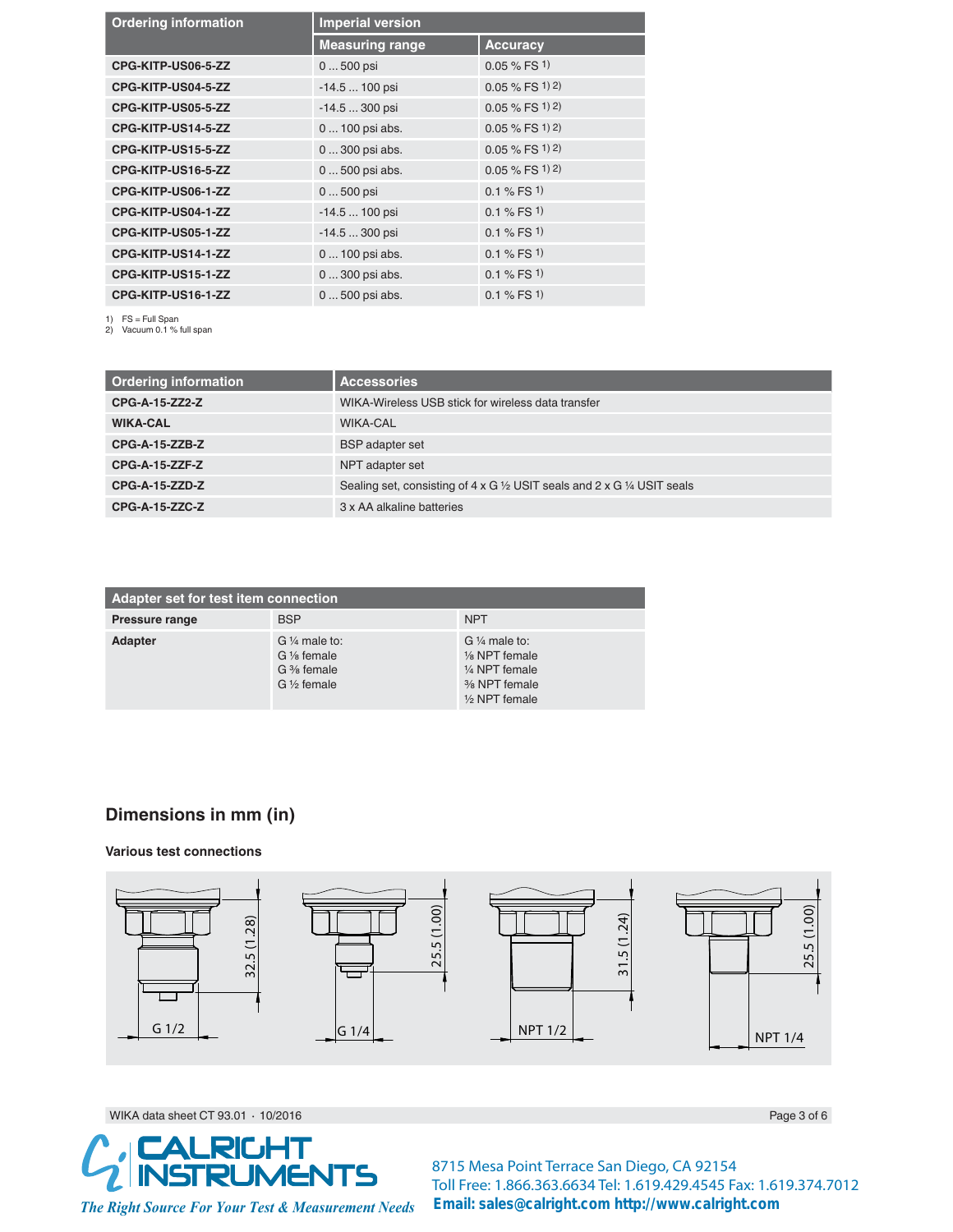# **Dimensions in mm (in)**

## **CPG1500 without protective rubber cap**





### **Pneumatic hand test pump model CPP30**



- $(1)$  G 1/2 female connection, freely rotating for reference instruments
- 2 Fine adjustment valve
- 3 Pressure relief valve
- 4 Toggle control, pressure/vacuum generation
- 5 Pump handles
- $(6)$  Adjustable knurled nut for setting the pump performance (overpressure protection)
- $(7)$  G 1/2 female connection, freely rotating for test items
- ` Test item connection hose, length 0.5 m

Page 4 of 6  $\,$  MIKA  $\,$ 



data sheet CT 93.01  $\cdot$  10/2016

**8715 Mesa Point Terrace San Diego, CA 92154 Toll Free: 1.866.363.6634 Tel: 1.619.429.4545 Fax: 1.619.374.7012 Email: sales@calright.com http://www.calright.com**

*The Right Source For Your Test & Measurement Needs*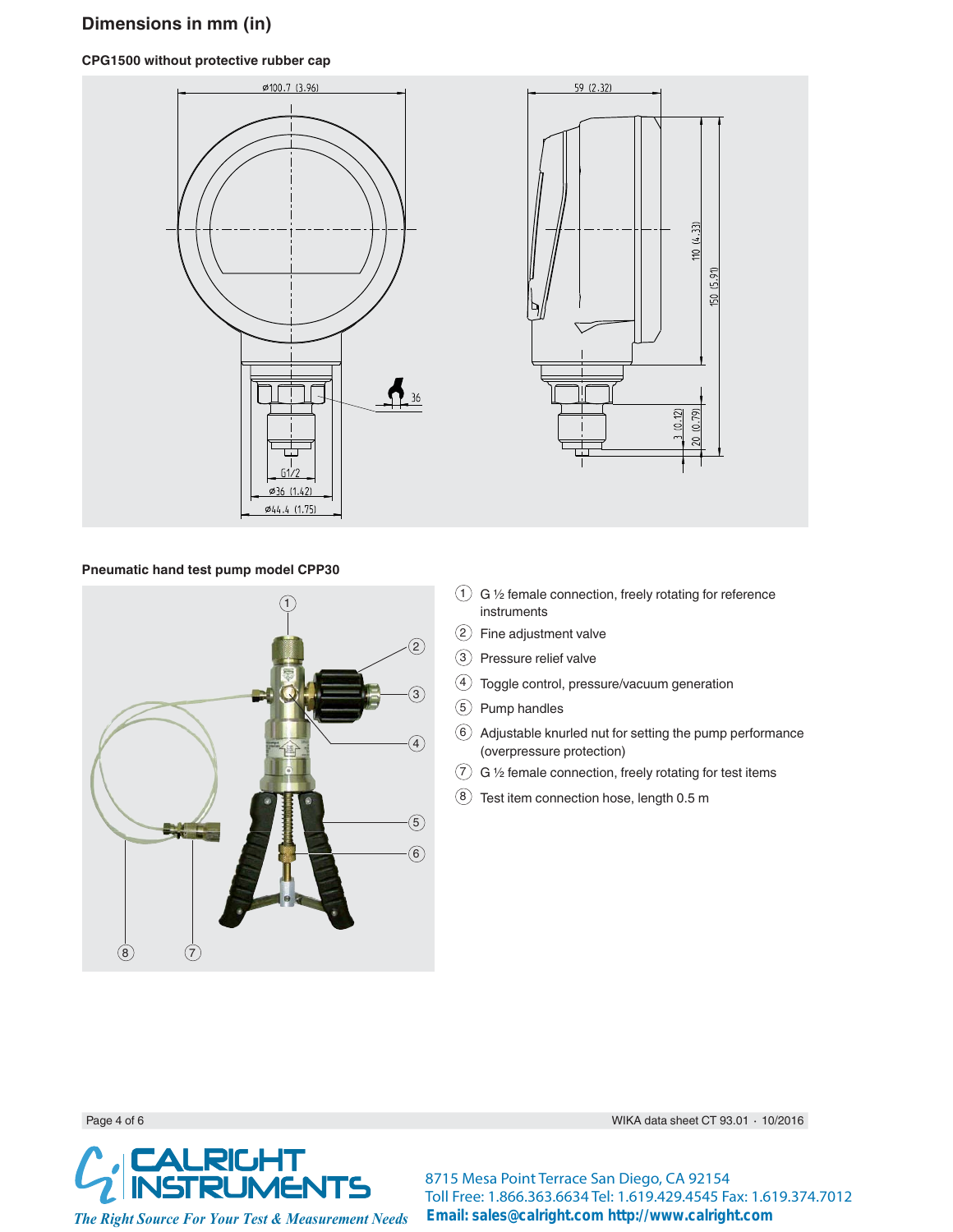# **WIKA-CAL calibration software**

## Easy and fast creation of a high-quality calibration certificate

The WIKA-CAL calibration software is used for generating calibration certificates or logger protocols for pressure measuring instruments and is available as a demo version for a cost-free download.

A template helps the user and guides him through the creation process of a document.

In order to switch from the demo version to a full version of the respective template, a USB stick with the template has to be purchased.

The pre-installed demo version automatically changes to the selected full version when the USB stick is inserted and is available as long as the USB stick is connected to the computer.

- Creation of calibration certificates for mechanical and electronic pressure measuring instruments
- $\blacksquare$  A calibration assistant guides you through the calibration
- $\blacksquare$  Automatic generation of the calibration steps
- Generation of 3.1 certificates per DIN EN 10204
- Creation of logger protocols
- **B** User-friendly interface
- Languages: German, English, Italian and more due with software updates

For further information see data sheet CT 95.10



Calibration certificates can be created with the Cal-Template and logger protocols can be created with the Log-Template.



## **Cal Demo**

Generation of calibration certificates limited to 2 measuring points, with automatic initiation of pressures via a pressure controller.



#### **Cal Light**

Generation of calibration certificates with no limitations on measuring points, without automatic initiation of pressures via a pressure controller.



#### **Log Demo**

Creation of data logger test reports, limited to 5 measured values.





**Log**

Creation of data logger test reports without limiting the measured values.





WIKA data sheet CT 93.01  $\cdot$ 



 $10/2016$  Page 5 of 6

**8715 Mesa Point Terrace San Diego, CA 92154 Toll Free: 1.866.363.6634 Tel: 1.619.429.4545 Fax: 1.619.374.7012 Email: sales@calright.com http://www.calright.com**

*The Right Source For Your Test & Measurement Needs*